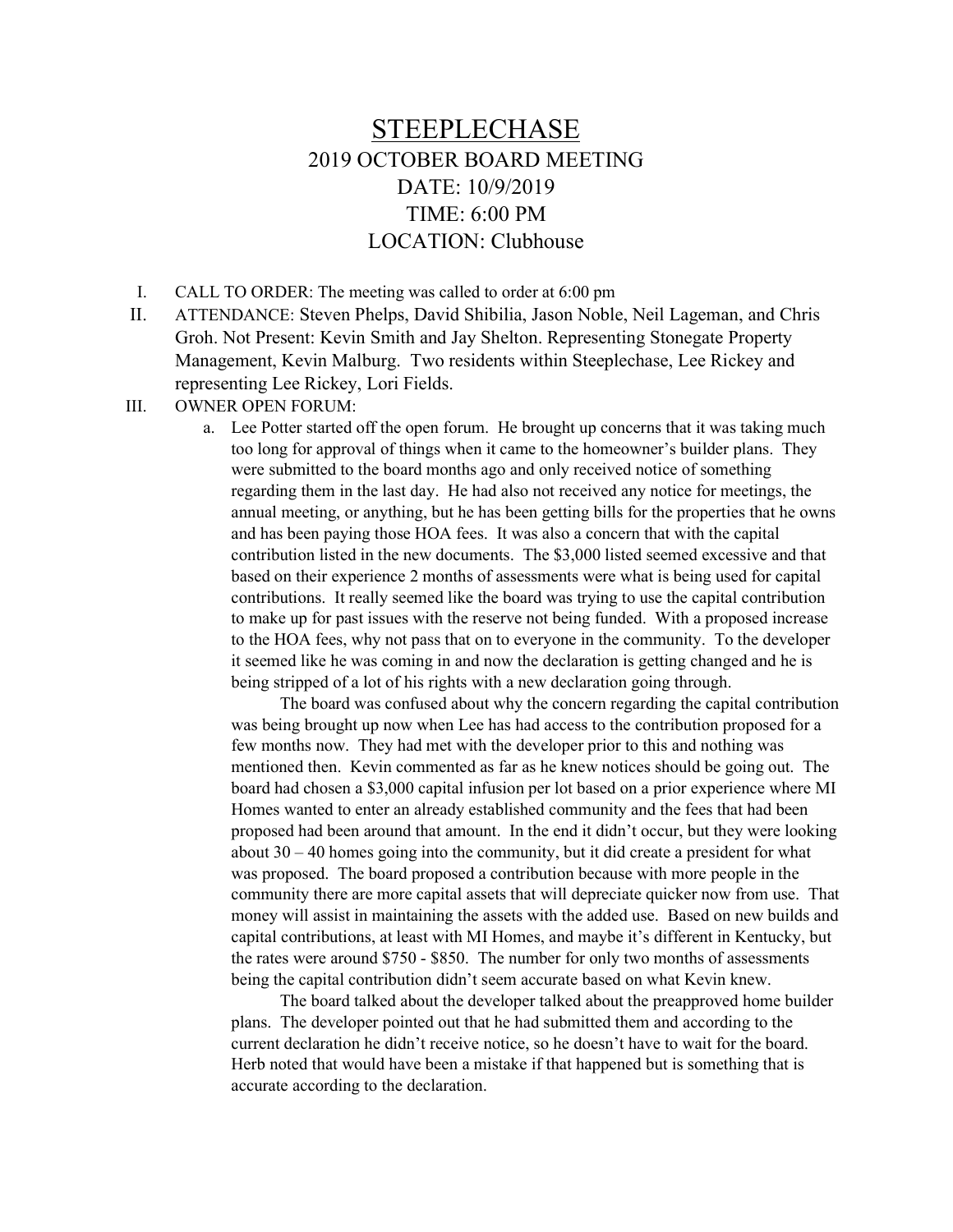Kevin summed up the conversation from the developer as wanting a change that was closer to what the developer proposed. Kevin mentioned that he wanted voting rights and the developer said he didn't really care about those, because if they can't come to terms on the capital contribution, he's not sure if he'll go through with incorporating everything into Steeplechase HOA. The board stated that they wanted to work with him and the developer said he understands where everyone is coming from, but he's running out of time.

- b. The board asked Herb Kindel if he would sit on the board for the easement group. Herb agreed to do so and asked that Kevin send the contact information for Jim Bornhorst to him. Kevin said he would get that over to him.
- IV. APPROVAL OF THE PREVIOUS BOARD MEETING MINUTES: Chris motioned to approve the minutes. Steven seconded the motion and they were approved unanimously.

## V. MANAGEMENT REPORT

- a. Last Month's Financials will be e-mailed to the board by Sept 10, 2019
	- i. ii. Current Account Balances
		- 1. Operating Account \$10,533.72
			- a. Prepaid \$1,701.25
		- 2. Reserve Account-\$32,727.96
		- 3. 4 CDs at Victory Bank
			- a. Victory 6 Month \$12,535.44 8/27/2020
			- b. Victory 9 Month \$25,410.53 5/27/2020
			- c. Victory 8 Month \$25,204.28 2/27/2020
			- d. Victory 12 Month \$25,473.61 8/27/2020
	- ii. Review of Delinquent Accounts
		- 1. Total Outstanding: \$10,696.00

## b. Management Tour

- i. Executive Session/E-mail
	- 1. Seating Kevin had brought up the concern that with the current budget amounts that there would be more that would have to come out of the reserve if the board went through with the seating installation this year and recommended holding off until 2020. The board had agreed at that time it would be okay to do so.
	- 2. Non-Resident Clubhouse Rentals After the annual meeting, the board discussed the topic that was brought up regrading non-residents renting the clubhouse. A person had mentioned that the rate around the area is \$300 for a rental, but is only \$100 from Steeplechase, so more people are renting the clubhouse from outside of the community. The board discussed it and didn't want to change the policy, but if they were under market by that much, it would be better to at least raise it some. The board elected that starting January 1, 2020 the rate for non-residents would be \$125 for the rental. HOA residents would still be \$60.
	- 3. Christmas Lights at Entrance The board considered lighting at the entrance as it seemed to be one of the biggest topics of debate last year. The board elected to have A&A put up some additional lighting on the monument walls. They had also asked about getting the island completed. They asked Kevin to see if that would be something Charlie Brown would be willing to do. He said that he would be willing to put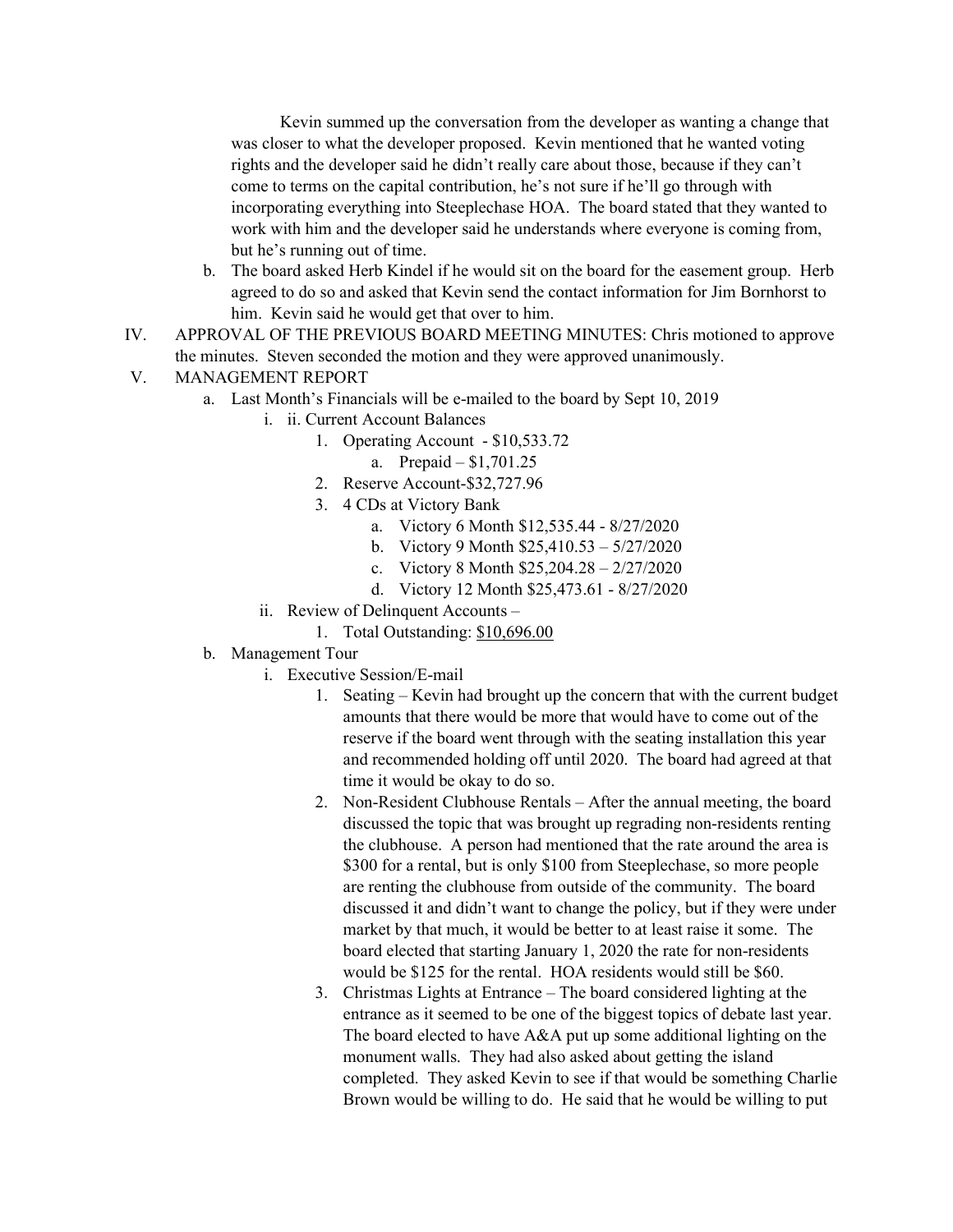up the lights but had a few questions. Those will be brought up during new business.

- 4. Door Replacement/fix at clubhouse The vendor had reached out and stated that the company that was producing the doors said they could no longer make them, so they were back to searching for additional companies that could make doors like those in the clubhouse. Kevin will keep the board updated on those updates.
- 5. Declaration updates approved All the updates for changes to the Declaration have been approved at this time (minus possible updates now from the owners open forum).
- 6. Landscape specs approved The landscaping specs for the new developments were approved.
- ii. Maintenance Sheet Kevin reviewed the open maintenance concerns on the document, but a lot of them have been finalized for the time being. Once the budget is set the board will have a better idea of what to prioritize what work should be completed.
- iii. Violations Sheet There are a few violations that need to be addressed and those will be discussed during executive.

## VI. OLD BUSINESS:

- a. Special Meeting Update: Kevin noted for those in attendance that the board had been ready to have a special meeting and vote on the amendment changes to the declaration. However, when Kevin mentioned it to Jeff, the association lawyer, to see if he would be in attendance, he told the association to hold off due to concerns the developer had at that time. The board met with the developer and had new things that it needed to approve, but those changes came shortly before the annual meeting and board change. Currently, the board needs to set a date for the meeting. Hopefully, they can come to terms on the capital assessment in the new declaration before having the special meeting. Kevin went over to when Kevin Neil motioned to have the special meeting on November 13<sup>th,</sup> and it was seconded by David. The decision carried unanimously.
- b. Preapproved home plans Based on the preapproved plans that the ARB recommends, all, but plans 1 and 6 were approved by the ARB. The other two were close to the minimum amount of square footage allowed and requested that some better plans be presented to ensure the footage and also plans of the basements.
	- i. Capital Assessment The board discussed the capital assessment. As the builder is opposed to the \$3,000 contribution amount the board discussed different options for the capital assessment. Kevin had brought up earlier that he was not aware of an association that only had a two-month capital contribution to new homes being added to it. Generally, with new builds, and most of those homes are in Ohio, they ranged in \$750 to \$850 range that he knew of. Kevin also confirmed via text from his supervisor that MI's average capital contribution is \$750 - \$1,000. The board discussed different options for how much the capital assessment should be. The main points they did want is to try and have the homes to still be incorporated into the community, but with a capital infusion for new home owners that would be using the capital items and causing depreciation to occur quicker some financial infusion to aid into aiding with the upkeep. The board debated \$1,500 and \$1,000 for the capital amount. There was also some discussion about seeing if the developer, instead of a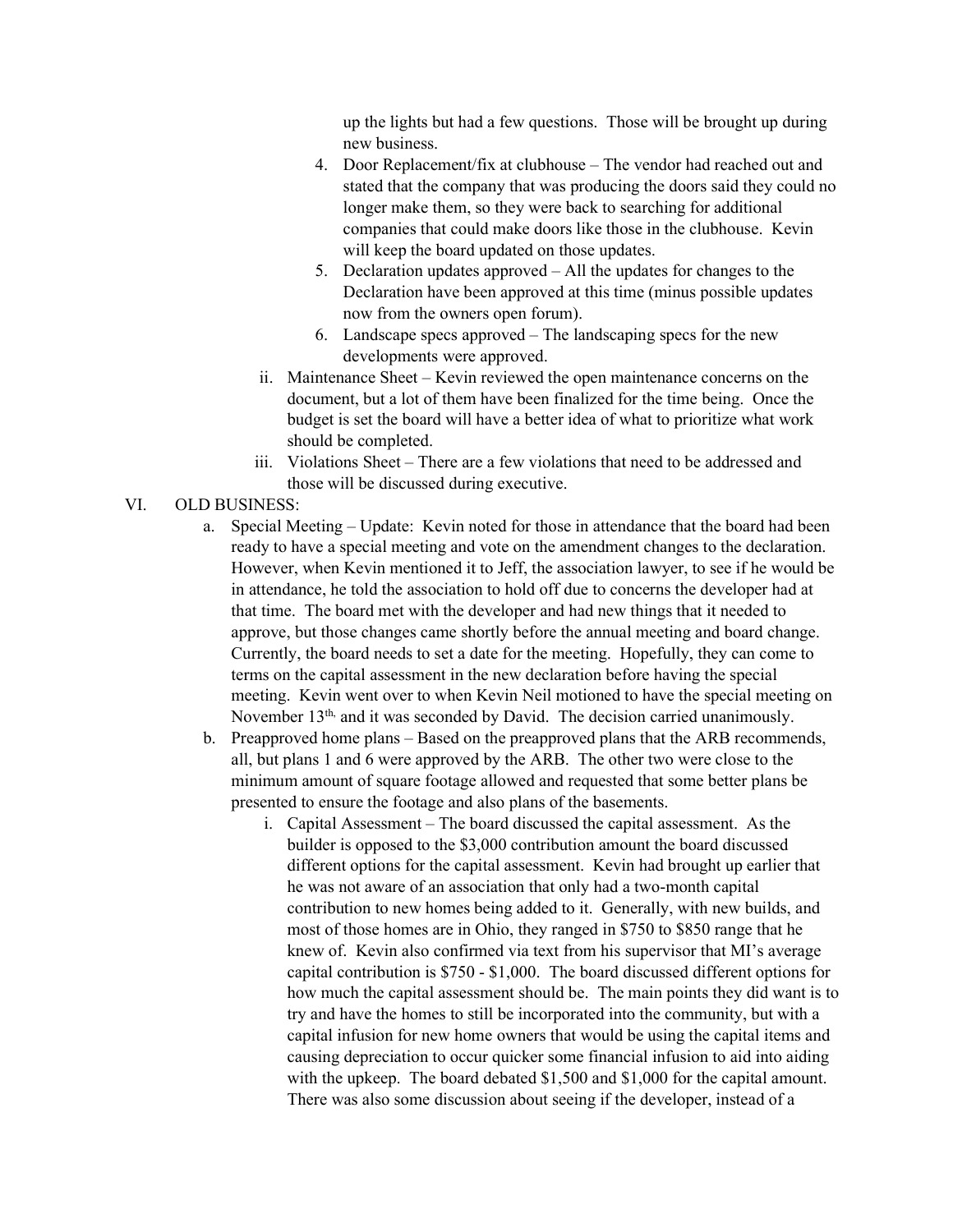contribution would provide land for the association to put amenities onto. Kevin was asked his thoughts on it and he stated if you were to get land, all you would get is the land. It would have to be maintained, funds would have to be raised to put something on it, and then there would be money that would go into upkeeping it. With a fiscal amount there is a little more flexibility in what the association could do when it decides on any extra amenities. Neil motioned to propose a \$1,500 amount and if it the developer does not go for it to offer \$1,000. Chris seconded the motion and it carried unanimously.

- c. Annual Meeting Kevin asked if there was any feedback regarding the annual meeting. It was not a typical annual meeting, but if there was anything that anyone thinks could be done next time, Kevin is open to hearing it. At that time no one had any additional information to share. Kevin said if something does come to mind later to let him know.
- d. Petition for County Funding additional entrance/exit to school Stacy Owens agreed to assist the board with getting a petition together to request funding for an additional entrance/exit to the school that will be built.
- e. New Doors for Clubhouse The vendor that is replacing the doors at the clubhouse ran into an issue where the company making the door came back and stated they could no longer make that door. The vendor is searching for alternative options that would still allow a door with a large window in the door.
- f. Non-working Street Signs The total cost for getting the street signs up and running is \$218. The parts were at costs and the labor was about two hours. At the time of the meeting no one was able to verify if the street sign was working. To get all the street signs up and working the board is looking at close to 3.7k. That cost will most likely go down some as the vendor becomes accustomed to trouble shooting and making the repairs. With the budget being in it's current state Kevin asked if the board wanted all the street signs fixed now, wait until spring, do some now and some later. The board talked about at least getting some done now. The ones on the main drive of Grand National would be some that would be good to get up and running now. Kevin said he'd work with the vendor to get the lights working.
- g. Wexford and Sheffield Quotes Kevin had asked about pricing reductions as they were approaching fall and if there might be some decrease in the costs of plants. Unfortunately, there wasn't the ability to reduce the 3 bid costs any more than what was presented. Kevin suggested that with the current budget that this be tabled until the spring. The board agreed to table until then.
- h. Erosion around upper lake At the previous meeting there had been a bid presented regarding planting more aquatic life around the lakebed. However, the cost was very expensive and at the meeting another person had mentioned it had been tried before, but with little success. Over time the option will most likely include putting more rip-rap in at the lower parts of the lake to prevent further erosion from occurring.
- i. Other Old Business?
- VII. NEW BUSINESS:
	- a. Landscape Proposals Kevin presented three landscaping bids for the common areas. GroundsPro, Grounds System, and A&A were the three landscapers to return proposals. The lowest proposal was Grounds Systems. They have been servicing the community for years now and service all the other entities around Steeplechase. The next closest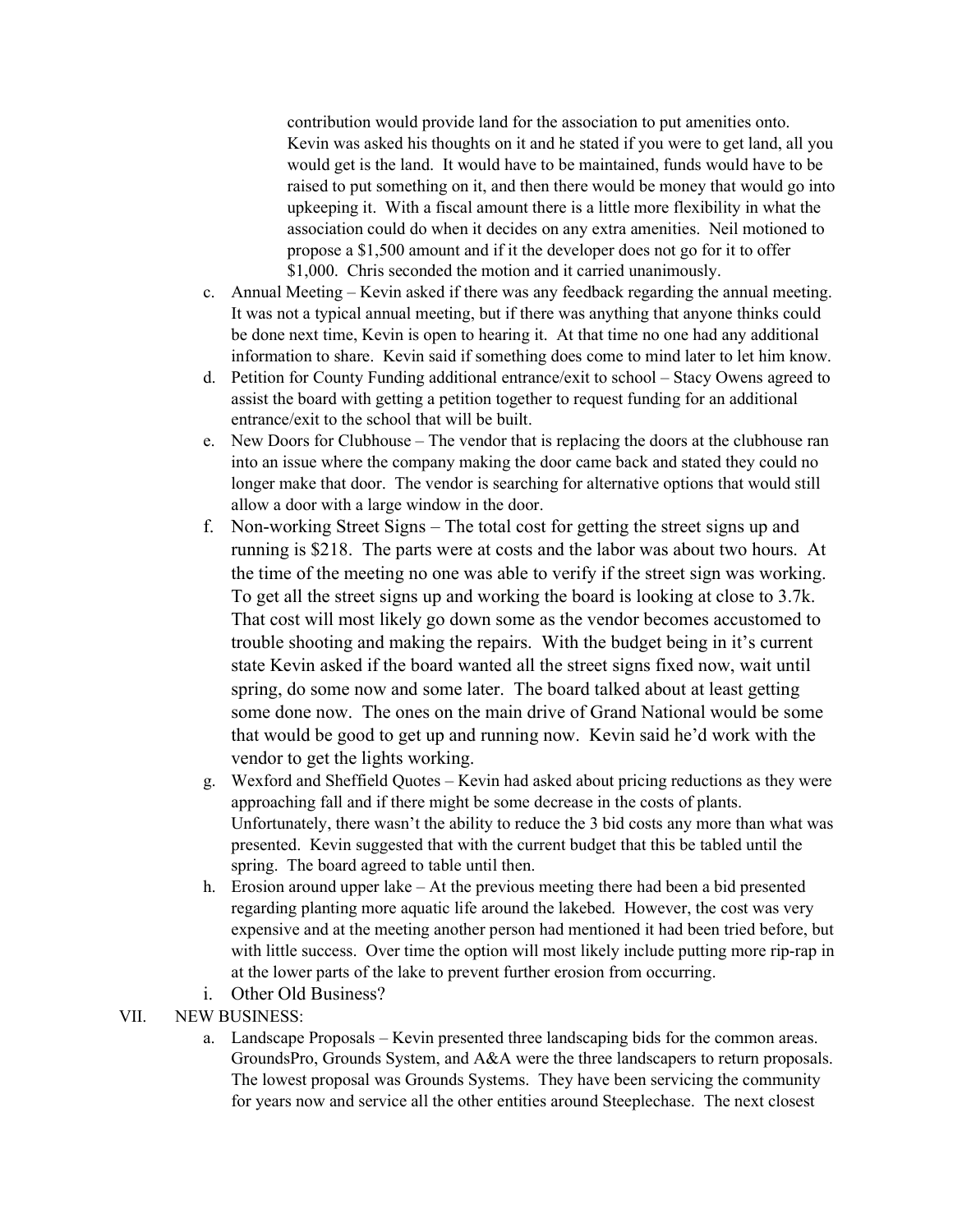bid was GroundsPro but was about 4.5k more. However, Grounds System bid is only for two years. They knew that the association was working to keep their budget low, so they came in with a lower bid, but only for two years. Neil motioned to approve Grounds System and Chris seconded the motion. The motion carried unanimously. Kevin presented three bids for the empty lots that need mowing. Out of the three bids Alpha Lawns who the community had been using came in as the lowest bid. Kevin had wanted to increase the number of cuts to 18 from the 14 to help with times where it's more rainy like this past year and the grass gets tall early, but due to the budget and the expression from homeowners not wanting to pay anymore than needed, Kevin kept the number of cuts at 14. Steve motioned to approve Alpha Lawns and Chris seconded the motion and the motion passed unanimously.

- b. Lake Proposals Kevin presented three proposals for lake services. Jones Fish, Lake Doctors and ATAC. Each vendor was a few hundred dollars from each other, but Lake Doctors whom the association has had for many years was the lowest bid. They also came in with suggestions of what to put into the pond to assist with the overall health. Jason motioned to move forward with the Lake Doctors and Chris seconded the motion. The board approved it unanimously.
- c. Budget Kevin presented the budget with a \$50 increase in fees for the year. Kevin reduced some increase to the landscaping budget for additional work to the empty lots and already had the lower rate for landscaping figured in. He took out the amounts for animal pests and lowered the common area maintenance. Overall, once that was all accounted for operations are now covered, but it would only increase funding to the reserve by close to 2k. Kevin presented a proposal for a \$70 increase and a \$90 increase. All the additional money would go towards the reserve. \$70 would increase the reserve by an additional 6k to 24k and a \$90 increase would take the reserve to a little over 30k.

Kevin also included a break down of the reserve spending moving forward at \$50 increase and a \$90 increase. At \$50 increase the reserve, if capital projects were done, would spread the reserve fund into the negatives, so projects like the walkway would have be spread out over 6+ years and the reserve would be low. With a \$90 increase it would allow the reserve to maintain around \$100k balance. It would mean spreading out the walkway project to 4 years. Kevin still has some concern about the sediment removal and how much that would cost overall as there seems to be a largish area that might need some of the sediment removed from it near the largest bridge.

The last document included a break down of what was budgeted for the reserve, how much went into the reserve, and then how much over or under the board was with the budget. Starting in 2009 there has been a loss each year. It looked like they fully funded the reserve, but when there wasn't enough money, they had to cover costs by going back and pulling it out of the reserve. Kevin could see how it might have looked confusing to past boards. However, based on the funding issues an increase should have occurred in 2010 or 2011 at the latest.

The board discussed all of this information. Based on the information provided from a 2005 reserve study of an increase based on inflation rates should have been around \$630 at this time based on what Neil compiled. The board talked about keeping a rate that was reasonable, allowed for things to get accomplished, but also didn't mean they had to come back to the community again and say they had to increase fees again. The board talked about doing an even number of \$100 for the increase and they also discussed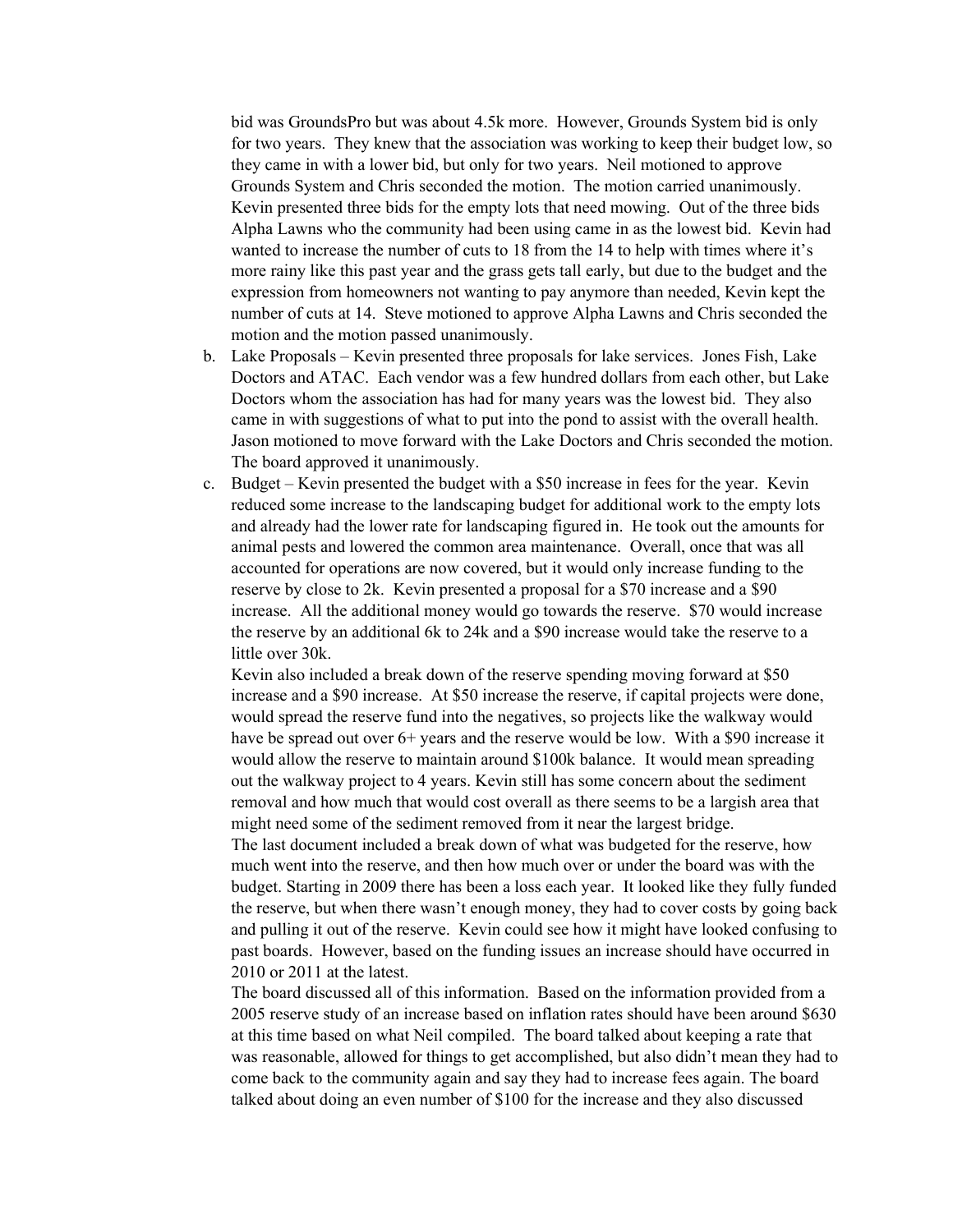doing a round number of \$600, or an increase of \$120, for the association. The board agreed to do an increase of up to \$600. Kevin said he would update the budget so they could vote. Steve commented that he would like to do the vote at the next meeting so people could be present there since the previous discussion talked about having the special meeting to change the declaration.

- i. 5% Discount Kevin approached the subject of the 5% discount that the association has in place. Kevin had concerns that it should not have been implemented in the first place. The declaration was specific on assessments and did not note that a discount could be provided to the members. This also might be part of the issue where at the end of the year when the association was low on funds, by getting homeowners to pay a full years assessments they were avoiding some of the cash flow issues even though they were running at a deficit at times. Looking at the budget and the trends, bad debt would most likely be around \$2300 to 2700 a year. Keeping the 5% discount in place over 10 years would come out to 23k to 27k, which is a decent sized capital improvement project. Chris motioned to eliminate the 5% discount. David seconded the motion. The vote was unanimous.
- ii. Late Fee Kevin also brought up that the late fee is only \$5 a quarter for missing a quarterly payment. With an increase to the assessment it might be worth looking into raising the late fee as there would be less incentive to pay on time. The board asked Kevin how much late fees the association had acquired so far. Kevin referred to the budget and noted that at the end of August there were \$820 in late fees. Then kevin pointed at the delinquency report and that Late fees will start taking effect two days from now and currently there are 81 people on the delinquency report and based on the last three quarters will make close to another \$250 or around 50 people not paying on time. The board was surprised at how many people were not paying on time. Kevin commented that when the late fee is only \$5 there isn't much incentive to have to pay on time. The board discussed raising the late fee and talked about \$15 or \$25 as possible increases. Chris motioned to increase the late fee and Jason seconded the motion. Steve and David did not vote to approve the motion on the grounds that they wanted more time to consider the increase and the amount.
- d. Violations
	- i. Trash Cans Kevin brought up that with the last board he had approached them regarding to the number of trash cans that were visible in the community and asked if it was something that should be enforced. At that time the board had instructed management that as long as the trash cans were moved up to garages and not staying down by the street after pickup, they would be fine. Kevin asked the board if they wanted to keep enforcing the trash the same way or to start enforcing the rule as written. The board noted that people were probably starting to take advantage of the leniency and stated that it should be enforced per the rules. Kevin recommended giving the membership notice and allowing some time to find a space for the trash cans. The board agreed that it would be good to wait until January  $1<sup>st</sup>$  to start enforcing.
	- ii. Mailboxes Kevin also noted that one of the other issues Kevin brought up to the previous board were the condition of the mailboxes in the community. They are in various conditions throughout the community with some missing parts,